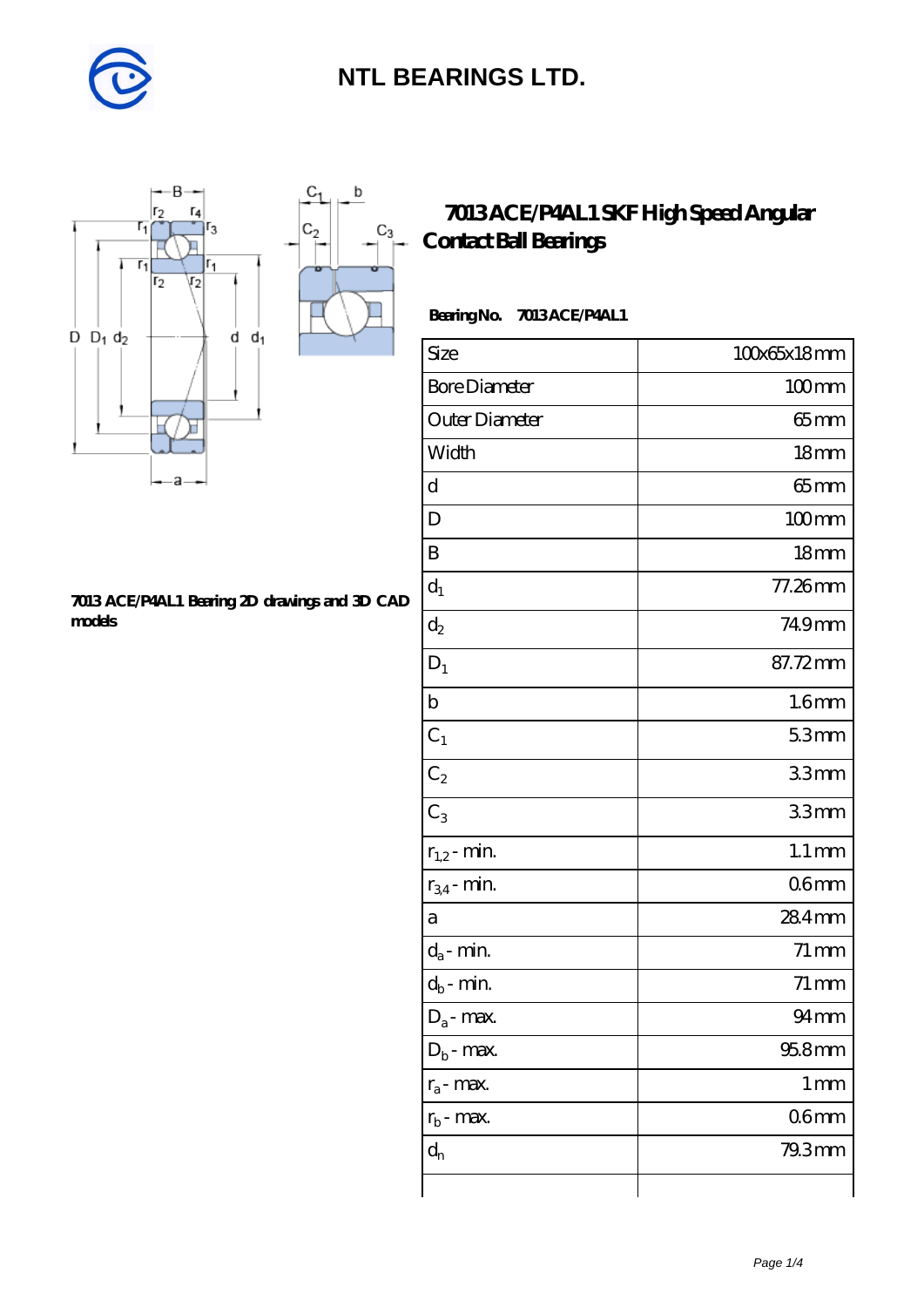

| Basic dynamic load rating -<br>С         | 19.5kN        |
|------------------------------------------|---------------|
| Basic static load rating - $C_0$         | 146kN         |
| Fatigue load limit - $P_{\rm u}$         | 062kN         |
| Limiting speed for grease<br>lubrication | 17000r/min    |
| Limiting speed for oil<br>lubrication    | $2600$ mm/min |
| Ball - $D_w$                             | 8731 mm       |
| $Ball - z$                               | 25            |
| $G_{\text{ref}}$                         | 6.2cm3        |
| Calculation factor - e                   | 068           |
| Calculation factor - $Y_2$               | 087           |
| Calculation factor - $Y_0$               | 038           |
| Calculation factor - $X_2$               | 041           |
| Calculation factor - $Y_1$               | 092           |
| Calculation factor - $Y_2$               | 1.41          |
| Calculation factor - $Y_0$               | 0.76          |
| Calculation factor - $X_2$               | 067           |
| Preload class $A - G_A$                  | 170N          |
| Preload class $B - G_B$                  | 520N          |
| Preload class $C - G_C$                  | 1040N         |
| Calculation factor - f                   | 1.09          |
| Calculation factor - $f_1$               | 099           |
| Calculation factor - $f_{2A}$            | 1             |
| Calculation factor - $f_{\mathcal{B}}$   | 1.03          |
| Calculation factor - $f_{\chi}$          | 1.06          |
| Calculation factor - $f_{HC}$            | 1             |
| Preload class A                          | 132N/micron   |
| Preload class B                          | 198N/micron   |
|                                          |               |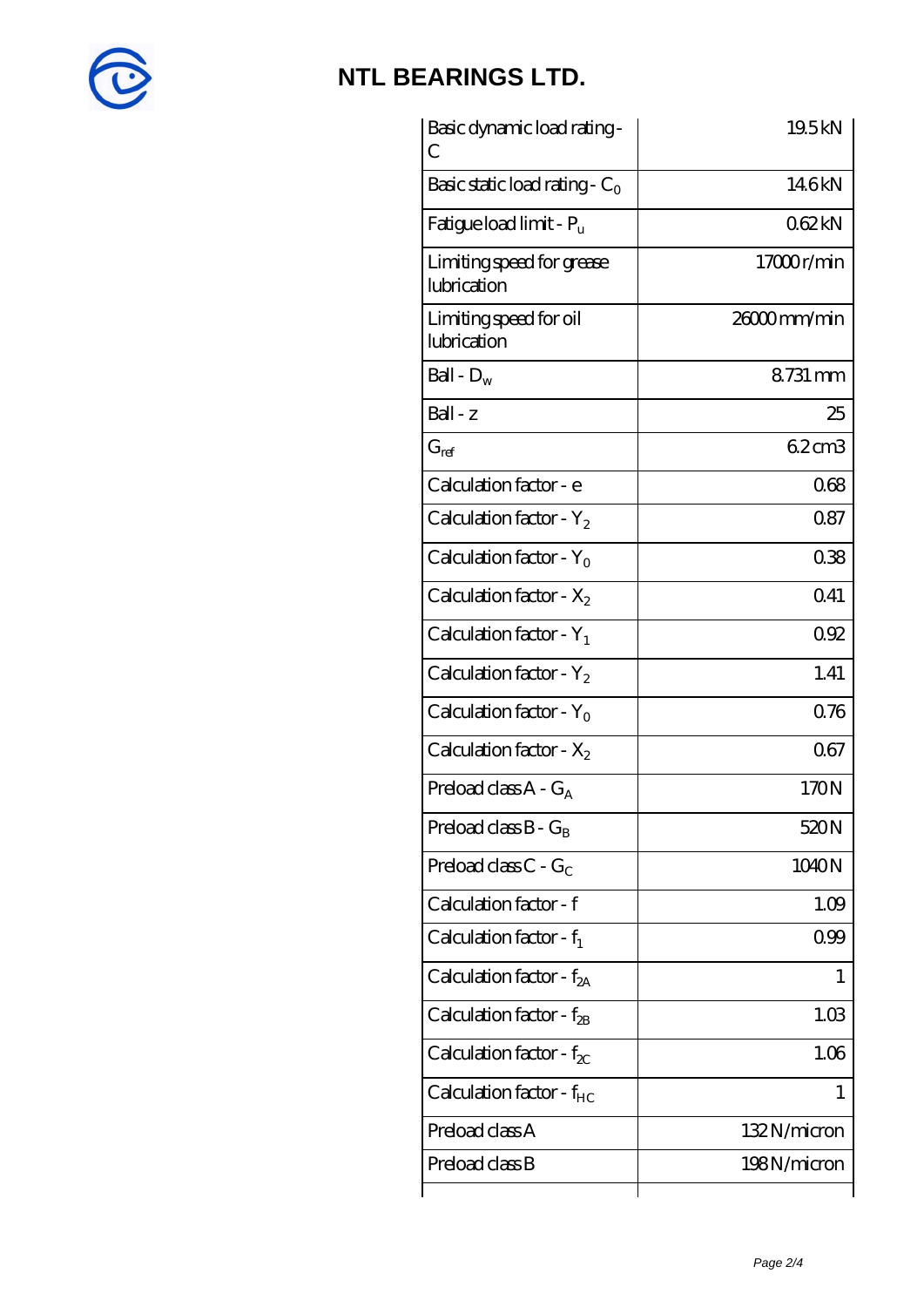

| Preload class C                             | 259N/micron         |
|---------------------------------------------|---------------------|
| $d_1$                                       | 77.26mm             |
| $\mathrm{d}_2$                              | 749mm               |
| $D_1$                                       | 87.72mm             |
| $C_1$                                       | 53mm                |
| C <sub>2</sub>                              | 33mm                |
| $C_3$                                       | 33mm                |
| $r_{1,2}$ min.                              | $1.1 \,\mathrm{mm}$ |
| $r_{34}$ min.                               | 06 <sub>mm</sub>    |
| $d_a$ min.                                  | $71 \,\mathrm{mm}$  |
| $d_b$ min.                                  | $71 \,\mathrm{mm}$  |
| $D_a$ max.                                  | $94 \text{mm}$      |
| $Db$ max.                                   | $958$ mm            |
| $r_a$ max.                                  | 1 <sub>mm</sub>     |
| $rb$ max.                                   | 06 <sub>mm</sub>    |
| $d_{n}$                                     | 79.3mm              |
| Basic dynamic load rating C                 | 19.5kN              |
| Basic static load rating $C_0$              | 146kN               |
| Fatigue load limit P <sub>u</sub>           | 062kN               |
| Attainable speed for grease<br>lubrication  | 17000r/min          |
| Attainable speed for oil-air<br>lubrication | 26000r/min          |
| Ball diameter $D_w$                         | 8731 mm             |
| Number of balls z                           | 25                  |
| Reference grease quantity<br>$G_{ref}$      | $62 \text{cm}^3$    |
| Preload class A $G_A$                       | 170N                |
| Static axial stiffness, preload<br>classA   | $132N/\mu$ m        |
| Preload class $BG_B$                        | 520N                |
| Static axial stiffness, preload<br>classB   | 198N/μ m            |
| Preload class C $G_C$                       | 1040N               |
|                                             |                     |